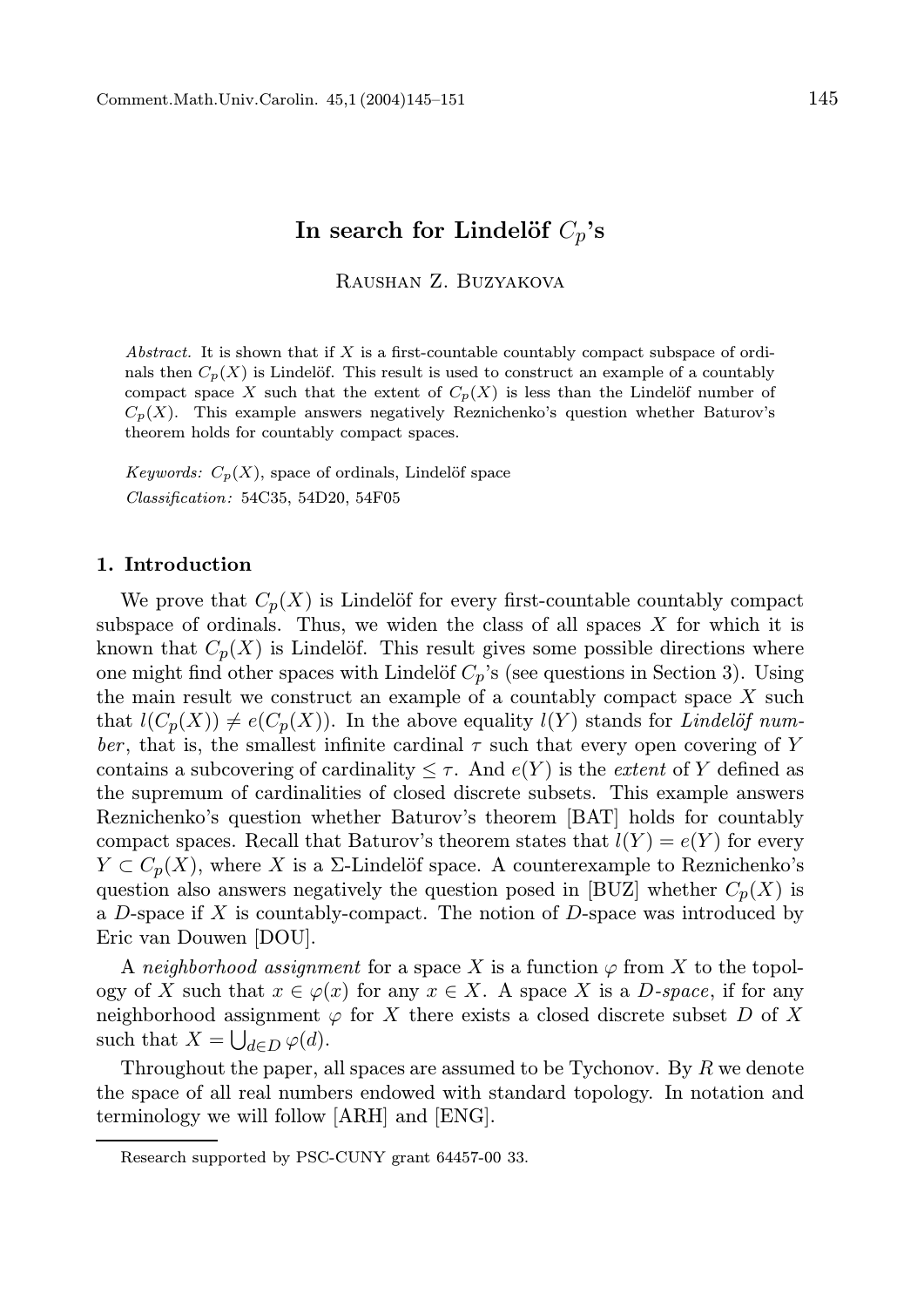## 2. Main result

Let  $\tau_{\omega} = {\alpha \leq \tau : cf(\alpha) \leq \omega}$ . Since in this section we deal only with  $\tau_{\omega}$ 's and their function spaces, let us agree that for any  $\alpha, \beta \in (\tau + 1)$ , by the interval  $[\alpha, \beta]$ we mean the set  $\{\gamma \in \tau_{\omega} : \alpha \leq \gamma \leq \beta\}$  (the same concerns open and half-open intervals). This agreement significantly simplifies our notation but is valid only within this section. If U is a standard open set of  $C_p(X)$  we say that U depends on a finite set  $\{x_1, \ldots, x_n\} \subset X$  if there exist  $B_1, \ldots, B_n$  open in R such that  $U = \{ f \in C_p(X) : f(x_i) \in B_i \text{ for } i \leq n \}.$ 

**Definition 2.1.** Let  $A \subset \tau_{\omega}$ . We say that B is an  $\omega$ -support of A if B is countable and the following conditions are satisfied:

- $(1)$   $0 \in B$ ;
- $(2)$   $A \subset B$ ;
- (3) if  $b \in B$  is non-isolated in  $\tau_{\omega}$  then b is an accumulation point for B.

**Lemma 2.2.** If  $A \subset \tau_\omega$  is countable, then there exists an  $\omega$ -support B of A.

**PROOF:** For each  $a \in A$  non-isolated in  $\tau_{\omega}$ , fix a countable strictly increasing sequence  $X_a$  of isolated ordinals converging to a. Let  $B = A \cup \{0\} \cup (\bigcup_{a \in A} X_a)$ .

The set  $B$  is countable as a countable union of countable sets. Conditions  $(1)$ and (2) are met by definition. Let us verify (3). Take any  $b \in B$  non-isolated in  $\tau_{\omega}$ . Since all  $X_a$ 's consist of isolated ordinals, we have  $b \in A$ . Therefore, b is an accumulation point for  $X_b \subset B$  and, as a consequence, for B as well.

Notice that if  $A_n \subset \tau_\omega$  is an  $\omega$ -support of itself for each n, then  $\bigcup_n A_n$  is an  $\omega$ -support of itself as well.

**Definition 2.3.** Let  $A \subset \tau_{\omega}$  be countable and an  $\omega$ -support of itself. Let  $f \in$  $C_p(\tau_\omega)$ . Define  $c_{f,A}$  as follows:  $c_{f,A}(x) = f(a_x)$ , where  $a_x = \sup(\{a \in \overline{A} : a \leq x \})$  $x$ }.

First notice that the set  $\{a \in A : a \leq x\}$  is not empty for every x because  $0 \in A$  (see the definition of  $\omega$ -support). Since  $\overline{A}$  is countable and  $\tau_{\omega}$  contains all ordinals not exceeding  $\tau$  of countable cofinality,  $a_x$  exists for each x. And since the supremum is unique,  $c_{f,A}$  is a well-defined function of  $\tau_{\omega}$  to R. Also, notice that  $c_{f,A}$  coincides with f on  $\overline{A}$  as  $a_x = x$  for each  $x \in \overline{A}$ .

**Lemma 2.4.** Let  $A \subset \tau_{\omega}$  be countable and an  $\omega$ -support of itself. Let  $f \in$  $C_p(\tau_\omega)$ . Then  $c_{f,A} \in C_p(\tau_\omega)$ .

PROOF: To show continuity of  $c_{f,A}$  it is enough to show that for each  $x_n \to x$  in  $\tau_{\omega}$  one can find a subsequence  $\{x_m\} \subset \{x_n\}$  such that  $c_{f,A}(x_m) \to c_{f,A}(x)$ . If  $x_n \in A$  for infinitely many of n's then we are done since  $c_{f,A} = f$  on A.

Otherwise, we can assume that all  $x_n$ 's are not in  $\overline{A}$  and are distinct. For each  $y \in \tau_{\omega}$ , put  $b_y = \tau$  if  $(y, \tau] \cap \overline{A} = \emptyset$  and  $b_y = \inf\{b \in A : b > y\}$  otherwise. For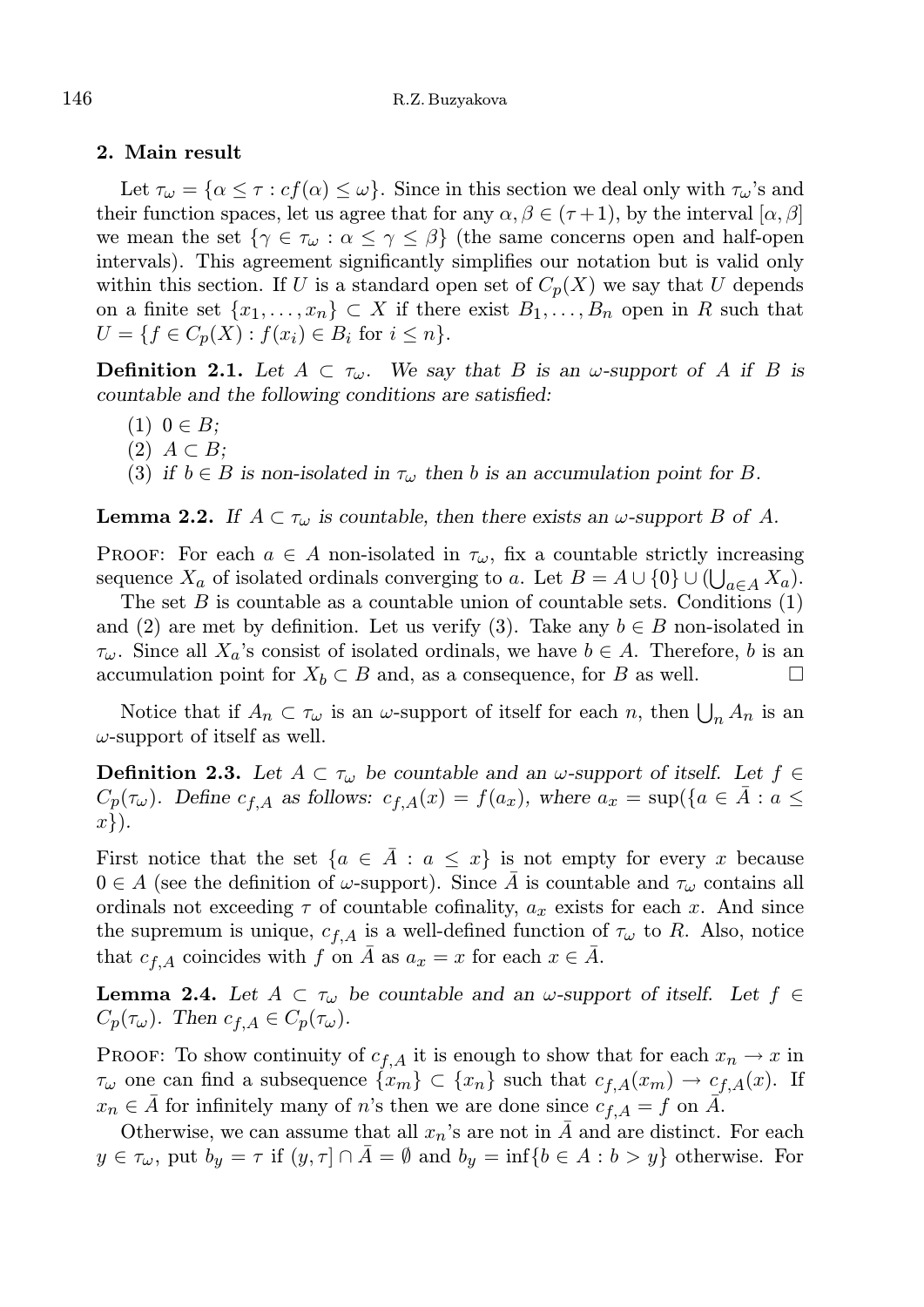each  $x_n$ , consider  $[a_{x_n}, b_{x_n})$ , where  $a_{x_n}$  is from the definition of  $c_{f,A}$ . Notice that either  $b_y = \tau$  or  $b_y$  is an isolated ordinal. Indeed, if  $b_y \neq \tau$  then  $b_y = \inf\{b \in A$ :  $b > y$   $\in A$ . And since A is an  $\omega$ -support of itself,  $b_y$  is an isolated ordinal (see condition (3) in Definition 2.1).

The intervals  $[a_{x_n}, b_{x_n})$  are either disjoint or coincide. Assume they coincide for infinitely many of m's with  $[a_{x_3}, b_{x_3})$ . If  $b_{x_3}$  is isolated then  $x \in [a_{x_3}, b_{x_3})$  and  $c_{f,A}([a_{x_3},b_{x_3}))$  is a singleton. Therefore,  $c_{f,A}(x_m) \to c_{f,A}(x)$ . Otherwise  $b_{x_3}$  is not isolated and equal to  $\tau$ . In this case  $(a_{x_3}, \tau] \cap \bar{A} = \emptyset$  and  $c_{f,A}([a_{x_3}, b_{x_3}])$  is a singleton again.

If the intervals are mutually disjoint then  $a_{x_n} \to x \in \overline{A}$ . And now use the facts that  $f = c_{f,A}$  on A and  $c_{f,A}(x_n) = f(a_{x_n}).$ ).  $\qquad \qquad \Box$ 

**Lemma 2.5.** Let  $A \subset \tau_\omega$  be countable and an  $\omega$ -support of itself and  $\beta$  be a base of R. Let  $f \in C_p(\tau_\omega)$ . Let  $U \subset C_p(\tau_\omega)$  be open and contain  $c_{f,A}$ . Then there exist sequences  $\{[a_1, b_1], \ldots, [a_n, b_n]\}$  and  $\{B_1, \ldots, B_n\}$  with the following properties:

- (1)  $a_i \in A;$
- (2)  $b_i \in A$  for  $i < n$  and  $b_n = \tau$ ;
- (3)  $B_i \in \mathcal{B}$ ;
- (4)  $c_{f,A} \in \{ g \in C_p(\tau_\omega) : g([a_i, b_i)) \subset B_i \text{ if } a_i \neq b_i \text{ and } g(a_i) \in B_i \text{ if } a_i = b_i \}$  $\subset U$ .

**PROOF:** Without loss of generality, there exist  $c_1 < ... < c_l \in \tau_\omega$  and  $V_1, ..., V_l \in \mathcal{B}$ such that  $U = \{g \in C_p(\tau_\omega) : g(c_i) \in V_i\}$ . We may assume that  $c_l \geq \sup(\overline{A})$ .

### Step 1.

Let  $m = \min\{i : c_i \geq \sup(\bar{A})\}.$  Find  $B_1 \in \mathcal{B}$  such that  $c_{f,A}(c_m) \in B_1 \subset$  $V_m \cap V_{m+1} \cap \cdots \cap V_l$ . Note that such a  $B_1$  exists since  $c_{f,A}$  is constant starting from sup( $\bar{A}$ ). Find  $a_1 \in A$  such that  $c_{f,A}([a_1, \tau]) \subset B_1$  and  $a_1 > c_i$  for all  $i < m$ . Due to continuity of  $c_{f,A}$ , such an  $a_1$  can be found somewhere close to  $\sup(A)$  (if  $\sup(A) \in A$ , it can serve as  $a_1$ ). Put  $b_1 = \tau$ .

### Step  $k \leq l$ .

If  $c_i \ge a_{k-1}$  for all i, stop construction. Let  $m = \max\{i : c_i < a_{k-1}\}\$ . Let  $a'_k = \sup(\{a \in A : a \leq c_m\})$  and  $b_k = \inf(\{a \in A : c_m \leq a\})$ . Obviously  $b_k^{\prime\prime} \in A$ . If  $b_k = c_m = a'_k$ k put  $a_k = c_m$  and  $B_k = V_m$ . Otherwise, find  $B_k \in \mathcal{B}$ such that  $c_{f,A}$  ([a]  $(k, b_k)$ )  $\subset B_k \subset V_m$ . Such a  $B_k$  exists because  $c_{f,A}([a]_k)$  $'_{k},b_{k})$ ) =  $f(a'_l)$  $k(k) = c_{f,A}(c_m)$ . If  $a'_k = c_{m-1}$  we also require that  $B_k \subset V_m \cap V_{m-1}$ . If  $a'_l$  $\hat{l}_k \in A$  put  $a_k = a'_k$  $\int_k$ . Otherwise  $a'_k$  $'_{k}$  is an accumulation point for A. And, due to continuity, we can find an  $a_k \in A$  such that  $[a_k, a'_k]$  contains no  $c_i$ 's and  $c_{f,A}([a_k, b_k)) \subset B_k.$ 

Re-enumerate  $B_1, \ldots, B_n$  and corresponding intervals in reverse order. Properties  $(1)$ – $(4)$  hold by our construction.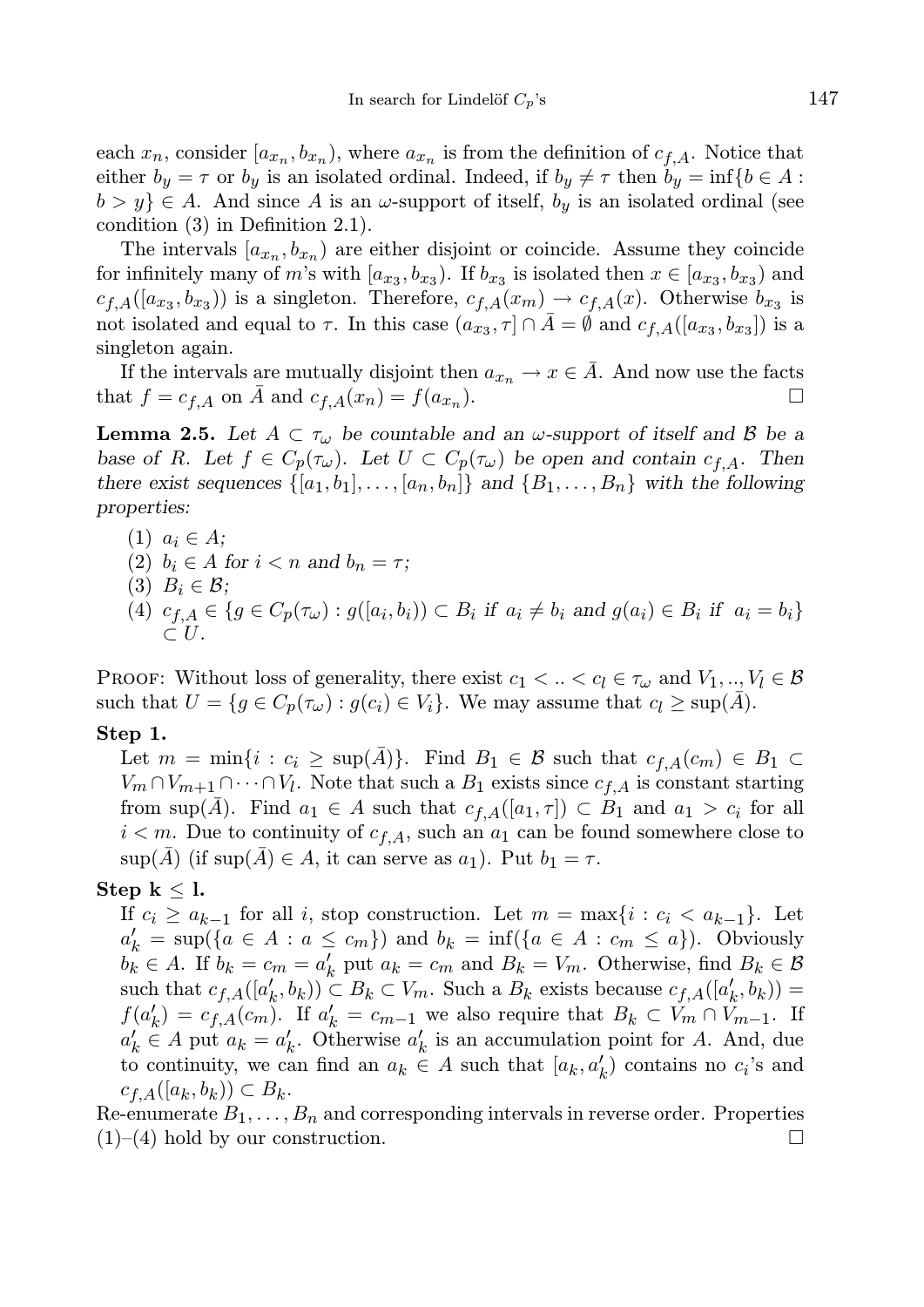**Theorem 2.6.**  $C_p(\tau_\omega)$  is Lindelöf for any  $\tau$ .

**PROOF:** Let  $\beta$  be a countable base of R. Let  $\mathcal{U}$  be an arbitrary open covering of  $C_p(\tau_\omega)$ . We will choose a countable subcovering  $\{U_n\}$  inductively. From Step 2, we will follow our induction using elements in  $S_1$  defined at Step 1. However, at each Step n we might need to enlarge our inductive set by new elements. To ensure that every old element keeps the old tag we agree to enumerate  $S_1$  by prime numbers while new elements added at Step n by numbers  $p^{n+1}$ , where p is any prime.

### Step 1.

Take any  $U_1 \in \mathcal{U}$ . The set  $U_1$  depends on finite  $X_1$ . Let  $A_1$  be an  $\omega$ -support of  $X_1$ . Let  $S_1$  consist of all pairs  $({[a_1,b_1], \ldots, [a_k,b_k]}$ ,  ${B_1, \ldots, B_k}$ , where  $B_i \in \mathcal{B}, a_i \in A_1, b_i \in A_1$  for  $i < k, b_k = \tau$ , and k is any natural number. Enumerate  $S_1$  by prime numbers.

### Step n.

If  $U_1 \cup \cdots \cup U_{n-1}$  covers  $C_p(\tau_\omega)$  stop induction. Otherwise, take the first  $S = (\{[a_1, b_1], \ldots, [a_k, b_k]\}, \{B_1, \ldots, B_k\}) \in S_{n-1}$  such that there exist f and  $U_n \in \mathcal{U}$  containing f and the following property is satisfied.

Property.  $f \in \{g \in C_p(\tau_\omega) : g([a_i, b_i)) \subset B_i \text{ if } a_i \neq b_i \text{ and } g(a_i) \in B_i \text{ if }$  $a_i = b_i$   $\subset U_n$ .

If no such an S exists, just take any  $U_n \in \mathcal{U}$  such that  $U_n \setminus \bigcup_{i \leq n} U_i \neq \emptyset$ .

The set  $U_n$  depends on  $X_n$ . Let  $A_n$  be an  $\omega$ -support of  $A_{n-1} \cup X_n$ . Let  $\mathcal{S}_n$  be the set of all pairs  $({[a_1, b_1], \ldots, [a_k, b_k]}, {B_1, \ldots, B_k}),$  where  $B_i \in \mathcal{B}$ ,  $a_i \in A_n$ ,  $b_i \in A_n$  for  $i < k$ ,  $b_k = \tau$ , and k is any natural number. Enumerate  $\mathcal{S}_n \setminus \mathcal{S}_{n-1}$  by numbers  $p^{n+1}$ , where p is any prime number. Enumeration on  $\mathcal{S}_{n-1}$  is left unchanged.

Let us show that  $\bigcup_n U_n$  covers  $C_p(\tau_\omega)$ . Take any  $f \in C_p(\tau_\omega)$ . Let  $A = \bigcup_n A_n$ . The set A is an  $\omega$ -support of itself. Consider the function  $c_{f,A}$ . Since U covers  $C_p(\tau_\omega)$  there exists  $U \in \mathcal{U}$  that contains  $c_{f,A}$ .

By Lemma 2.5, there exists a pair  $S = (\{[a_1, b_1], \ldots, [a_k, b_k]\}, \{B_1, \ldots, B_k\})$ with the following properties:

- (1)  $a_i \in A;$
- (2)  $b_i \in A$  for  $i < k$  and  $b_k = \tau$ ;
- (3)  $B_i \in \mathcal{B}$ ;
- $(4)$   $c_{f,A} \in \{g \in C_p(\tau_{\omega}) : g([a_i,b_i)) \subset B_i \text{ if } a_i \neq b_i \text{ and } g(a_i) \in B_i \text{ if } a_i =$  $b_i$ }  $\subset U$ .

That is,  $S \in \mathcal{S}_n$  for some *n*. Therefore, starting from some Step  $p^{n+1}$ , S must satisfy the *Property* and eventually it will be the first such. Therefore,  $c_{f,A}$  must be covered by some  $U_m$  chosen at Step m. However,  $U_m$  depends on  $X_m \subset A_m$ A while  $c_{f,A}$  coincides with f on A. Therefore,  $U_m$  covers f.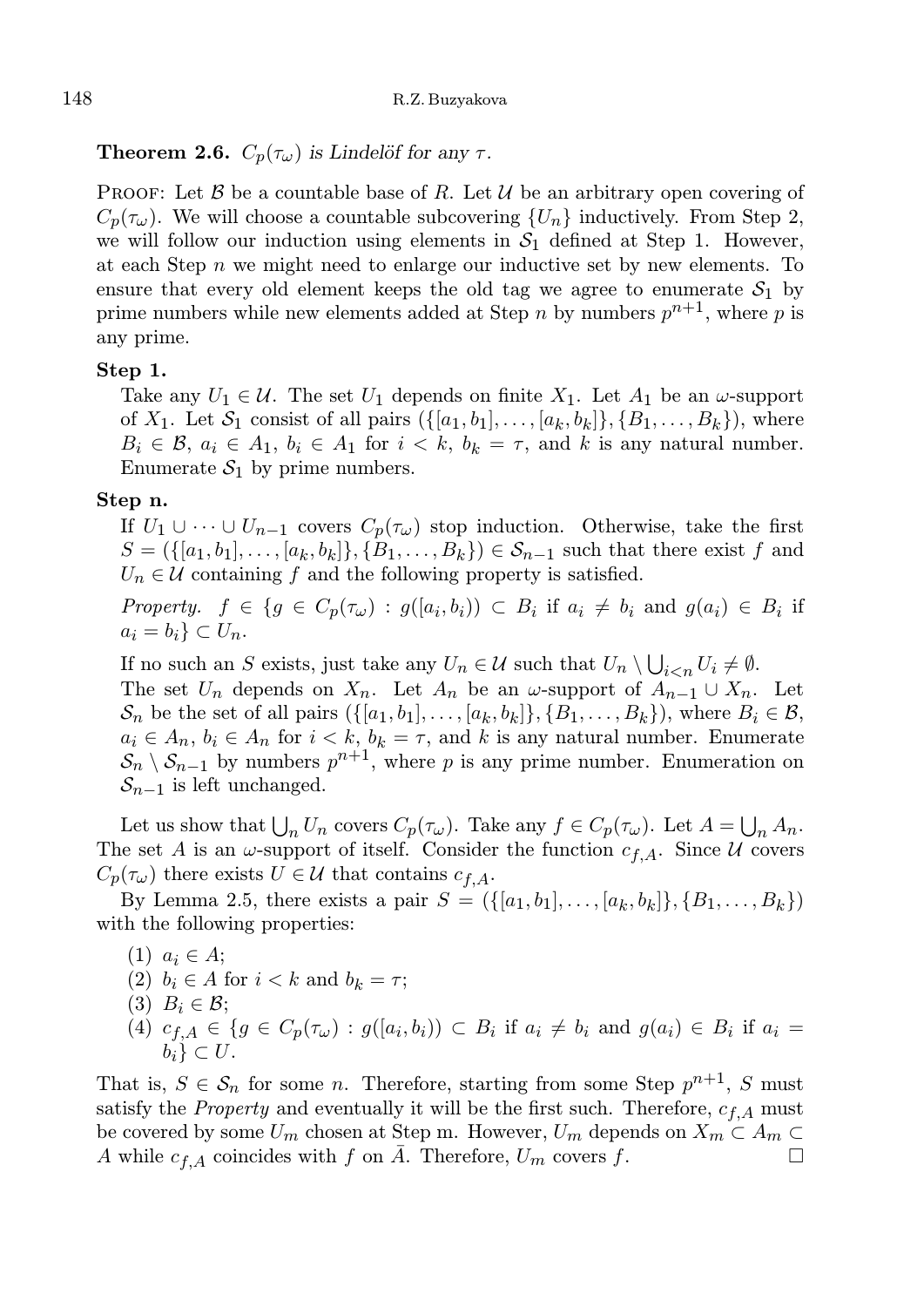Since any first-countable countably compact subspace of ordinals is homeomorphic to  $\tau_{\omega}$  for some  $\tau$  we can restate our result as follows.

**Theorem 2.7.** Let X be a first-countable countably compact subspace of ordinals. Then  $C_p(X)$  is Lindelöf.

### 3. Corollaries and related questions

Many papers are devoted to finding classes of spaces with Lindelöf  $C_p$ 's. How good a space should be to have such a nice covering property as Lindelöfness in its function space? It is known that even a linearly orderable first countable compactum is not such unless it is metrizable. This fact follows from the theorem of Nahmanson in [NAH] (a detailed proof is in [ARH]). His theorem states that if X is a linearly ordered compactum then the Lindelöf number of  $C_p(X)$ equals the weight of  $X$ . Even first-countable compacta with metrizable closures of countable sets do not have to have Lindelöf  $C_p$ 's. Again this follows from the Nahmanson theorem and existence of non-metrizable first countable linearly ordered compacta in which closures of countable sets are metrizable (an example of such a compactum is Aronszajn continuum).

However, what happens if we strengthen the requirement of metrizable closures to countable closures? Notice that spaces in our main result (Theorem 2.7) are first-countable countably compact and, the closures of countable sets are countable. Therefore, the following questions might be of interest.

**Question 3.1.** Let  $X$  be countably compact and first countable. Assume also that the closure of any countable set is countable in X. Is then  $C_p(X)$  Lindelöf?

**Question 3.2.** Let  $X$  be first-countable and countably compact. Assume also that the closure of any countable set is countable in X. Is then  $C_p(X)^\omega$  Lindelöf?

Question 3.3. Let  $X = X_1 \oplus \cdots \oplus X_n \oplus \ldots$ , where each  $X_n$  is first-countable and countably compact. Assume also that the closure of any countable set is countable in  $X_n$ . Is then  $C_p(X)$  Lindelöf?

Notice that spaces in Question 3.3 can be obtained from spaces in Question 3.1 by removing a point of countable character. Therefore the following question might worth consideration.

**Question 3.4.** Suppose that  $C_p(X)$  is Lindelöf for a space X. Let  $x \in X$  have countable character in X. Is  $C_p(X \setminus \{x\})$  Lindelöf? What if X is first countable (countably compact)?

So we throw away a point and are hoping that what is left still has a decent  $C_p$ . Why do not we add one point? In general, adding a point can spoil  $C_p$ . For example,  $C_p(\omega_1)$  is Lindelöf by Theorem 2.7, while  $C_p(\omega_1 + 1)$  is not by Asanov's theorem [ASA]. Asanov's theorem implies that if  $C_p(X)$  is Lindelöf then the tightness of X is countable (the *tightness t(X)* of a space X is the smallest infinite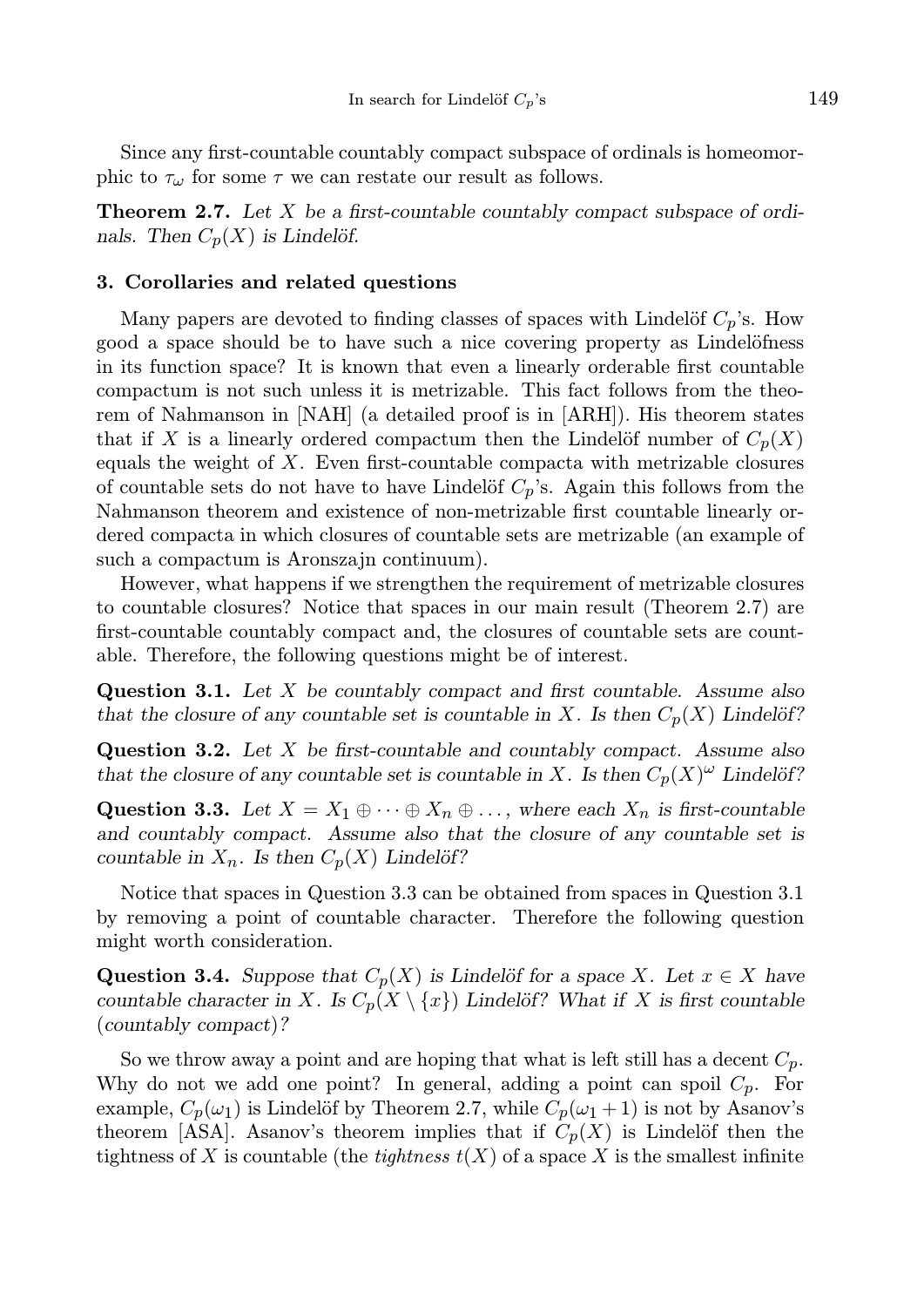cardinal number  $\tau$  such that for any  $A \subset X$  and any  $x \in \overline{A}$  there exists  $B \subset A$ of cardinality not exceeding  $\tau$  such that  $x \in \overline{B}$ . That is, by adding one point  $\{\omega_1\}$  we loose Lindelöfness of the function space. This observation motivates the following question.

**Question 3.5** (Arhangelskii). Let  $C_p(X \setminus \{x\})$  be Lindelöf and let x have countable tightness in X. Is  $C_p(X)$  Lindelöf? What if X is first countable?

Our next corollary is an answer to the Reznichenko's question whether Baturov's theorem [BAT] holds for countably compact spaces. Baturov's theorem states that  $l(Y) = e(Y)$  for every  $Y \subset C_p(X)$ , where X is a  $\Sigma$ -Lindelöf space.

We answer Reznichenko's question by constructing a countably compact space X where the above equality fails to hold.

In the following example, by  $[\alpha, \beta]_X$  we denote the set  $[\alpha, \beta] \cap X$ , where  $\alpha, \beta \in \tau$ and  $X \subset \tau$ .

**Example 3.6.** Let  $X = {\alpha \leq \omega_2 : cf(\alpha) \neq \omega_1}$ . Then  $l(C_p(X)) = \omega_2$  while  $e(C_p(X)) = \omega.$ 

PROOF OF  $e(C_n(X)) = \omega$ :

It suffices to show that any  $F \subset C_p(X)$  of cardinality  $\omega_1$  has a complete accumulation point in  $C_p(X)$ . Due to cofinality, there exists  $\gamma < \omega_2$  such that f is constant on  $[\gamma,\omega_2]_X$  for each  $f \in F$ . We can also choose  $\gamma$  with countable cofinality.

For each  $f \in F$  let  $f^* \in C_p(\gamma_\omega)$  be such that  $f^* = f$  on  $[0, \gamma]_{\gamma_\omega}$ . Since  $C_p(\gamma_\omega)$ is Lindelöf (Theorem 2.6), there exists  $h^* \in C_p(\gamma_\omega)$  a complete accumulation point for  $F^* = \{f^* : f \in F\}$ . Define a function h as follows:

$$
h(x) = \begin{cases} h^*(x) & \text{if } x \in [0, \gamma]_X, \\ h^*(\gamma) & \text{if } x \in [\gamma, \omega_2]_X. \end{cases}
$$

No doubts,  $h \in C_p(X)$ . Let us show that h is a complete accumulation point for F. Let  $h \in U = \{g \in C_p(X) : g(c_i) \in B_i\}$ , where  $c_1 < \cdots < c_n \in X$  and  $B_1, \ldots, B_n$  are open in R. We need to show that  $F \cap U$  is uncountable. It does not hurt if we make U smaller by assuming that  $c_k = \gamma$  for some  $k \leq n$ . Since h is constant on  $[\gamma, \omega_2]_X$  we may assume that  $B_j = B_k$  for all  $j \geq k$ .

The set  $U^* = \{g \in C_p(\gamma_\omega) : g(c_i) \in B_i, i \leq k\}$  is an open neighborhood of  $h^*$ . Since  $h^*$  is a complete accumulation point for  $F^*$ ,  $F^* \cap U^*$  is uncountable. If  $f^* \in U^* \cap F^*$  then  $f^*(c_k) \in B_k$ . Therefore, for  $j > k$ ,  $f(c_j) = f(c_k) \in B_j$ . And  $f(c_j) \in B_j$  for  $j \leq k$  because f coincides with  $f^*$  on  $[0, \gamma]_X = [0, \gamma]_{\gamma_\omega}^{\gamma}$ . Therefore,  $f \in F \cap U$  and  $F \cap U$  is uncountable.

PROOF OF  $l(C_p(X)) = \omega_2$ :

Asanov's theorem [ASA] implies that  $t(X) \leq l(C_p(X))$ . Since  $t(X) = \omega_2$ ,  $l(C_p(X)) \geq \omega_2$ . And we actually have equality because the weight of X is  $\omega_2$ .